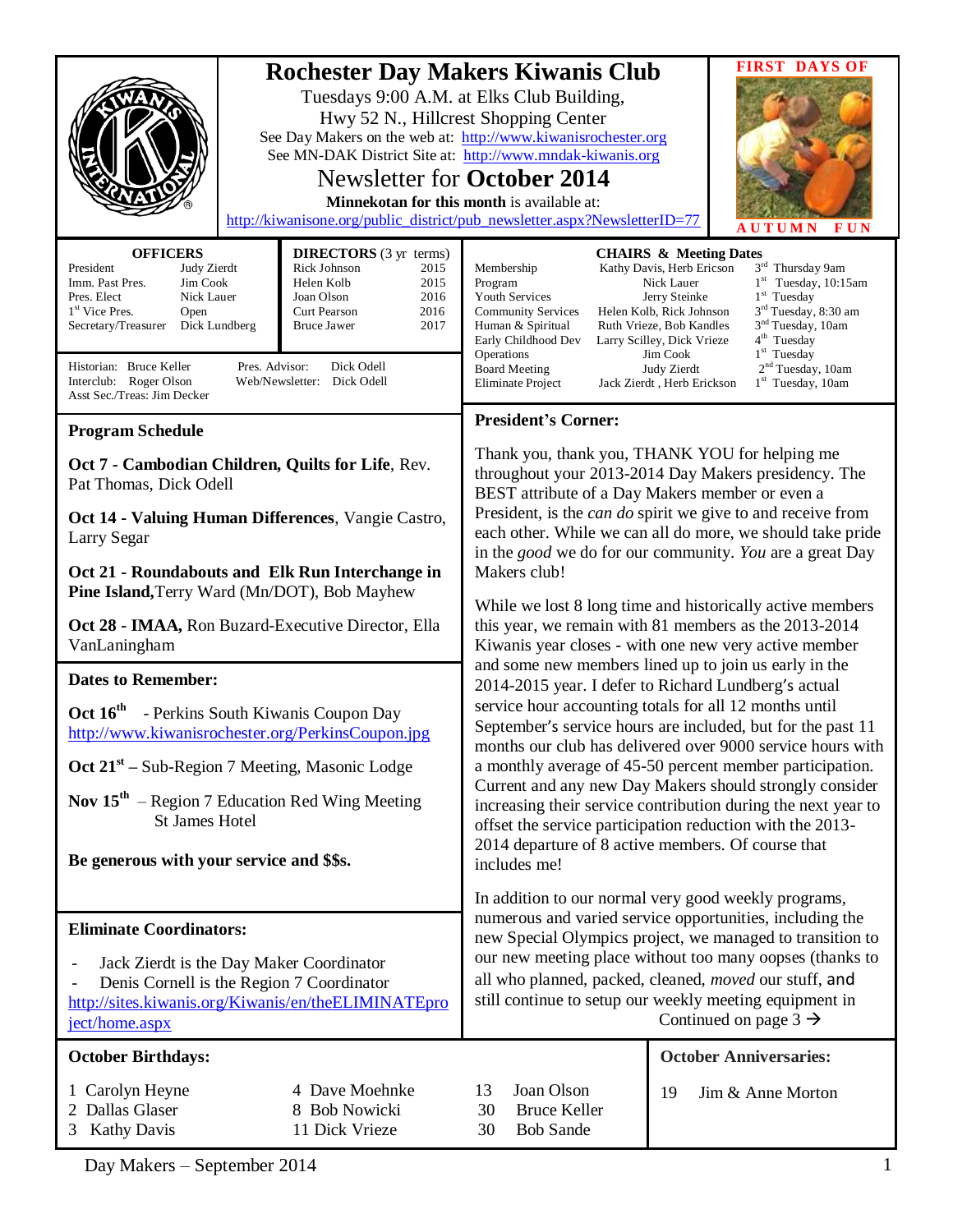#### **Secretary/Treasurer's Report – Sept 2014**

| <b>Bank Balance 8/31/2014:</b> | \$13,287.50            |
|--------------------------------|------------------------|
| Administrative Account:        | \$6,780.53             |
| Service Account:               | \$6,460.53             |
| Bike Repair:                   | 46.44<br>$\mathcal{S}$ |

**Day Makers on leave:** Don Cain, John Griffith, Ron King, Sara King, Pat Mann

**August Service Hour Statistics:** 511 hours by 37 members, 46% Participation.

### **September 9, 2014 Board Meeting Summary:**

Dick Odell, Lyle Solem (Sunrisers), and Bob Nowicki are working with KTTC Television on the script for a TV spot similar to the one the Lions Club is currently running. No change in status since May board meeting.

The Membership Committee is continuing to follow-up on a few members that are significantly behind in their dues.

We no longer have a Day Maker covering the Builders Club SLP at the Boys and Girls Club. The Youth Committee needs to find someone to take this position, or the Builders Club will have to be dropped.

At the August board meeting, members Larry Segar and Jim Morton proposed that the Day Makers adopt the Rochester Gay/Lesbian Service Organization as new service project that they are currently volunteering with. The board voted to **not** approve this project.

Region 7 Lt. Governor Elect Dick Odell stated that in reviewing our clubs status on the KI website that they have our club owing \$600. Richard Lundberg will investigate. **Note:** when investigating after the meeting it was discovered that the \$600 owed is the enrollment fee for our 2 builders Clubs and our 2 K-Kids clubs at \$150 each. This will be remitted in October after the new Kiwanis year begins.

The board reviewed, revised, and then approved club's budget for Kiwanis year 2014/2015 beginning October 1, 2014.

Continued Next Column  $\rightarrow$ 

**Kiwanis Mission Statement:**

**Kiwanis is a global organization of volunteers dedicated to** *improving* **the world one child and one community at a time.**

#### **Sec/Treasureer's Report:** continued

The board discussed suggesting that members consider giving funeral memorials to Kiwanis International's Eliminate Fund.

#### **COMMITTEE REPORTS**

**Membership –**The board approved Peter Schuh as a new member. He will join Day Makers in Oct.

**Program-** Programs are needed for October 7 and 28.

**Human & Spiritual Values-** The chairperson for 2014/2015 will be resolved at the next committee meeting.

**Youth Services-** Century HS Key club meetings will be on Mondays this year. September 16 is the first meeting.

**ELIMINATE**- Another Zeller will be awarded soon. The club will continue to encourage members to buy a Zeller with matching funds provided by the club. There will be a Special Presidential Zeller award for the Kiwanis International 100<sup>th</sup> Anniversary. It can be ordered in October '14 and delivered in January '15.

#### **Richard Lundberg,** Secy/Treasurer

#### **Silent Auction: \$ 524.00 for Eliminate**

Auction was fantastic at this year's Annual Officer Installation Dinner ... we had  $\sim$ 30 items. Many thanks to Kathy Davis for a wonderful Eliminate project.

## **Get Ready for Halloween:**



Princess Scarlett may come knocking at your door. **Dick Odell**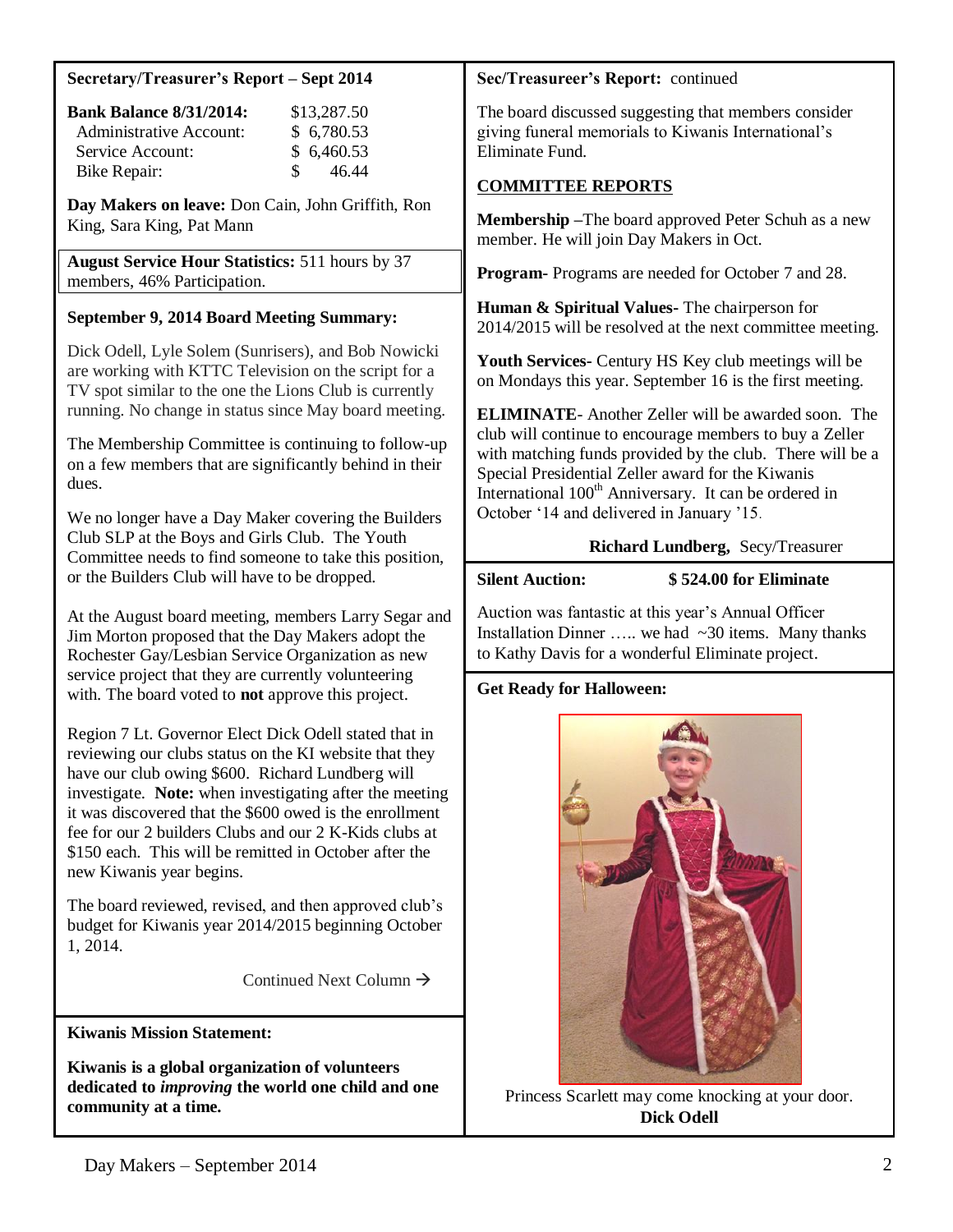### **President's Corner:** Continued from page 1

a not quite perfect physical layout) and restarted efforts to expand the community's knowledge of what Kiwanis is and does. Getting the word out included updated Kiwanis defining statement and club meeting information in the March 2014 Rochester Post-Bulletin Service Directory and later in the year the large mid-August Post Bulletin article (a very good article that, while focused on Day Makers' 20<sup>th</sup> Anniversary, included community contributions made by all Rochester Kiwanis clubs).

2014-2015 will continue to bring us service opportunities in many areas, including those we have the higher service hour totals in, such as Mayo Clinic Volunteers, Channel One Food Bank, Community Food Response, Christmas Anonymous, AARP-sponsored income tax preparation, and perhaps the Kiwanis Holiday Hockey Festival, as well as new opportunities such as within Special Olympics. We will continue to have children focused reading assistance and book distribution service activities. And don't forget our well known bike repair and school bike safety programs! Challenges will surely include the areas of fund raising, progressing toward our Eliminate Campaign financial commitment, and increasing membership, and working better and smarter with our fellow Rochester area Kiwanis clubs.

No matter what, us service-minded folks will continue to be confronted by "what more can you do" opportunities, in sometimes new and diverse ways we had not anticipated. While we cannot "do everything," I urge all of us to be open to consider "new things," as the people and world around us are hardly standing still.

I have lots of confidence in us as Day Maker members, as well as those in leadership roles, including incoming President Judy Zierdt, President-elect Nick Lauer and all our board and committee chair persons. We *will* keep being respectful to and supportive of each other. Together we can do good things. Consider what Mother Teresa has said: "We cannot do great things on this Earth, only small things with great love."

## Jim Cook, 2013-1014 Day Makers President

## **New Day Makers Member: Pete Schuh**

Pete Schuh joined our club at the Annual Dinner Gala and due to timing and newsletter space his photo and biography will be in the November newsletter. Be sure and say, "Hello" at our next meetings.

Dick Odell

## **Autumn Apple Picking Time:**

Take a "little one" for a fun day outing at the orchards.



# **Did You Notice? Festive Mixology**

Nick was the volunteer coordinator for the Hiawatha Homes Foundations' Festive Mixology on September 11th. Here he is with two of his volunteers, Kathy Davis and Helen Kolb. Samples anyone???







**We Care Month – Zeller Fellowship**

**October**

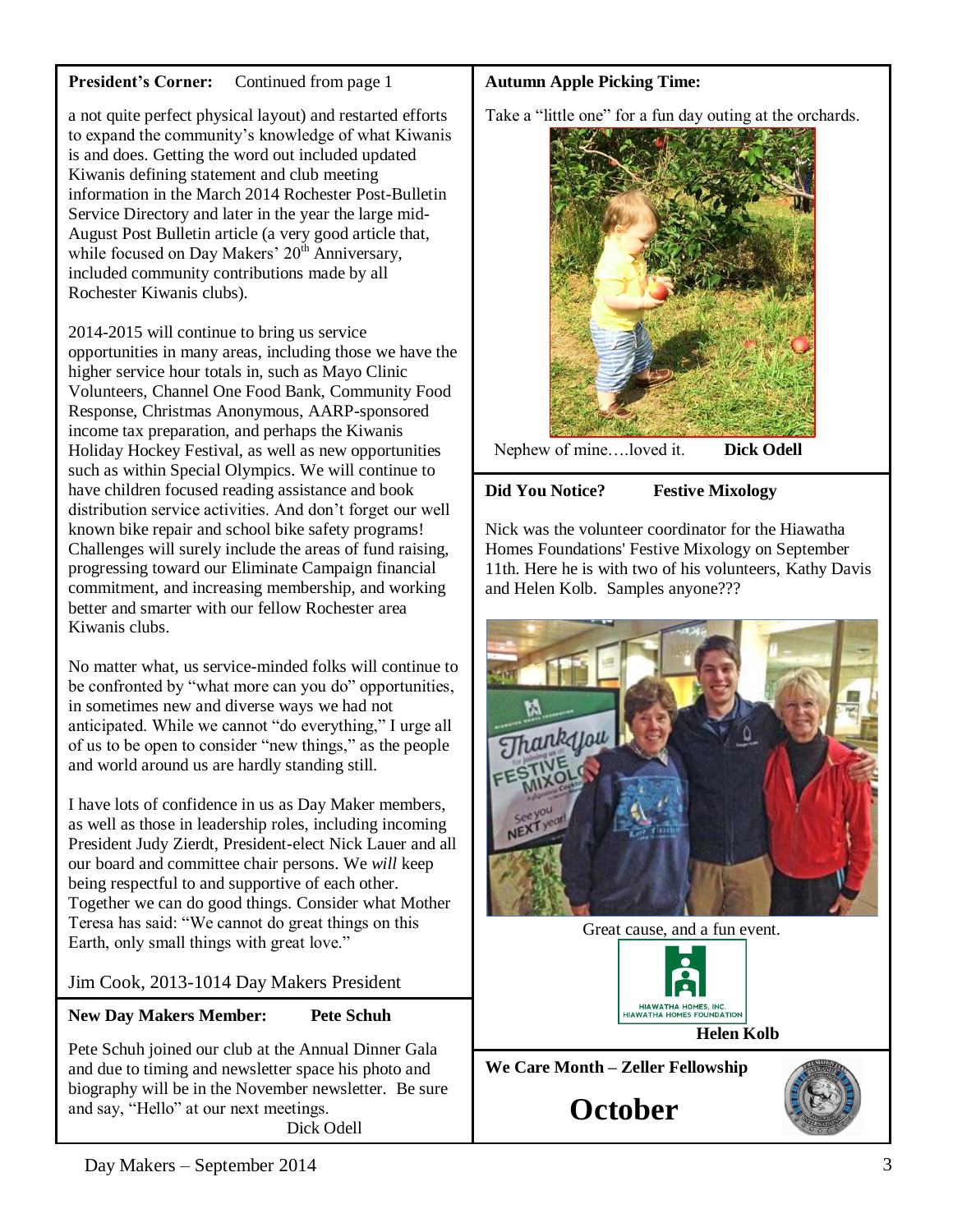#### **Day Makers Making A Difference:**

# **Walter Zeller Fellowship: Joan Olson**

Congratulations to Joan for leading-by-example in helping the club with our Model Club objective by participating in the Walter Zeller Fellowship program to support our Eliminate Maternal / Neonatal Tetanus project.

A special thanks goes to Roger Olson for deciding to "surprise" his wife Joan with a Zeller Fellowship award.

He knows what a wonderful creative way to honor a spouse while saving 690 mothers and their babies by funding a Zeller Fellowship thereby helping to eliminate Maternal /Neonatal Tetanus in the world.

Roger and Joan have found their personal answer to a very important question, "What More Can I Do?"



With the help of fellow club members, Roger and Joan have honored themselves and our club by saving the lives of another 690 mothers and their future babies.

The Day Makers say, "Thank you, Roger and Joan."

## **Dick Odell**

**PS:** Sorry for the delay in posting to newsletter.... This should have been posted in July newsletter.

## **Day Makers Making A Difference:**

### **Walter Zeller Fellowship: Ron King**

Congratulations to Ron for leading-by-example in helping the club with our Model Club objective by participating in the Walter Zeller Fellowship program to support our Eliminate Maternal / Neonatal Tetanus project.

A special thanks goes to Sara King for deciding to "surprise" her husband Ron with a Zeller Fellowship award.

She knows what a wonderful creative way to honor a spouse while saving 690 mothers and their babies by funding a Zeller Fellowship thereby helping to eliminate Maternal /Neonatal Tetanus in the world.

Sara and Ron have found their personal answer to a very important question, "What More Can I Do?"



With the help of fellow club members, Sara and Ron have honored themselves and our club by saving the lives of another 690 mothers and their future babies.

The Day Makers say, "Thank you, Sara and Ron."

# **Dick Odell**

**PS:** Ron and Sara are now on their way to their winter paradise in Florida for the duration of our winter season. We will see them again in the spring.